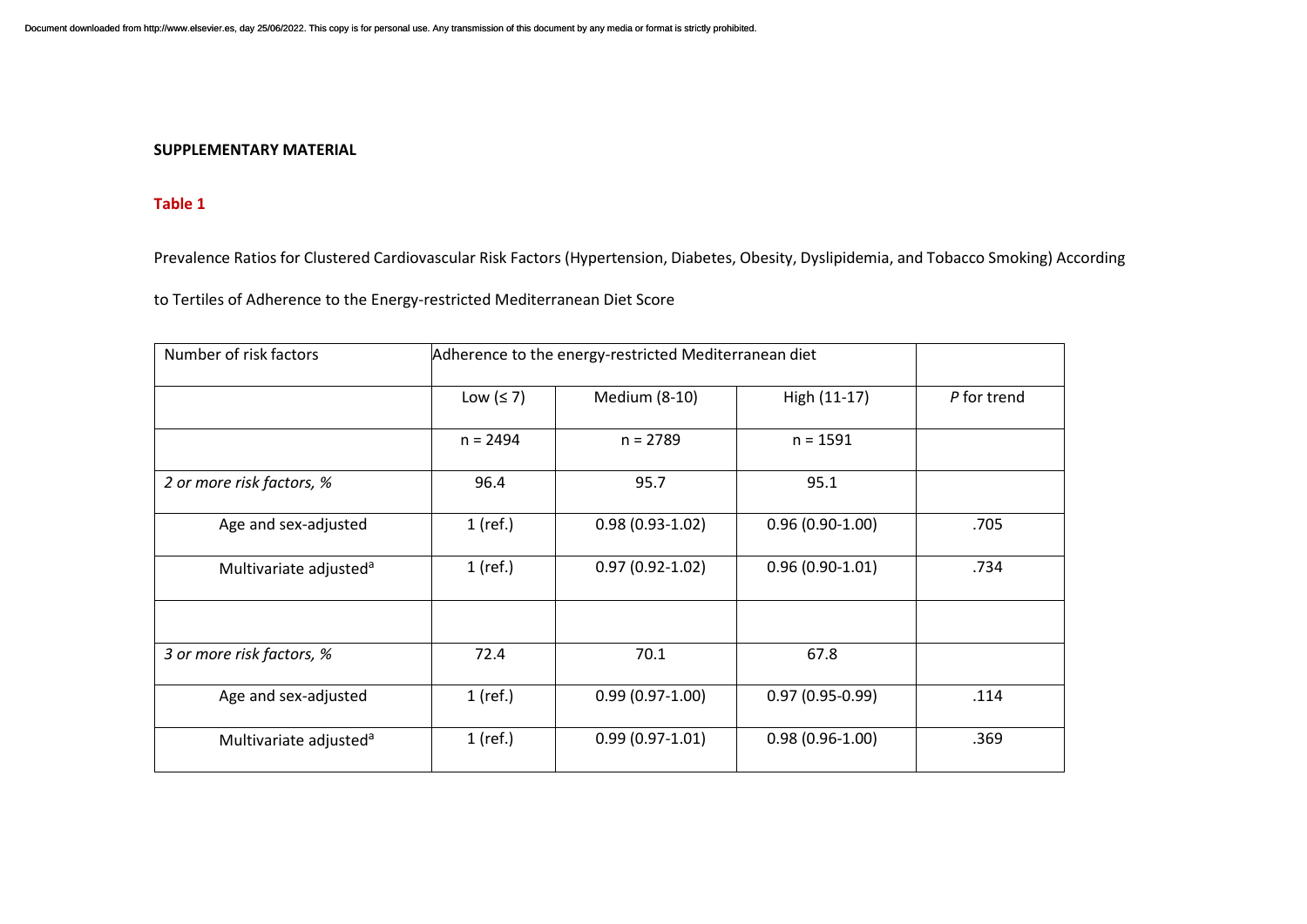| 4 or more risk factors, %          | 24.7       | 23.1              | 21.6                |      |
|------------------------------------|------------|-------------------|---------------------|------|
| Age and sex-adjusted               | $1$ (ref.) | $0.99(0.97-1.01)$ | $0.98(0.96-1.01)$   | .214 |
| Multivariate adjusted <sup>a</sup> | $1$ (ref.) | $1.00(0.98-1.02)$ | $0.99(0.97-1.02)$   | .688 |
|                                    |            |                   |                     |      |
| 5 risk factors, %                  | 2.4        | 2.2               | 1.5                 |      |
| Age and sex-adjusted               | $1$ (ref.) | $1.01(0.96-1.05)$ | $0.96(0.87 - 1.03)$ | .454 |
| Multivariate adjusted <sup>a</sup> | $1$ (ref.) | $1.02(0.97-1.06)$ | $0.97(0.88-1.04)$   | .681 |

<sup>a</sup>Adjusted for sex, age (continuous), family history of cardiovascular disease (yes/no), energy intake (continuous), physical activity (continuous), educational level (primary, secondary and university), married (yes/no), living alone (yes/no), previous weight loss dieting (yes/no), and node (recoded by number of participants).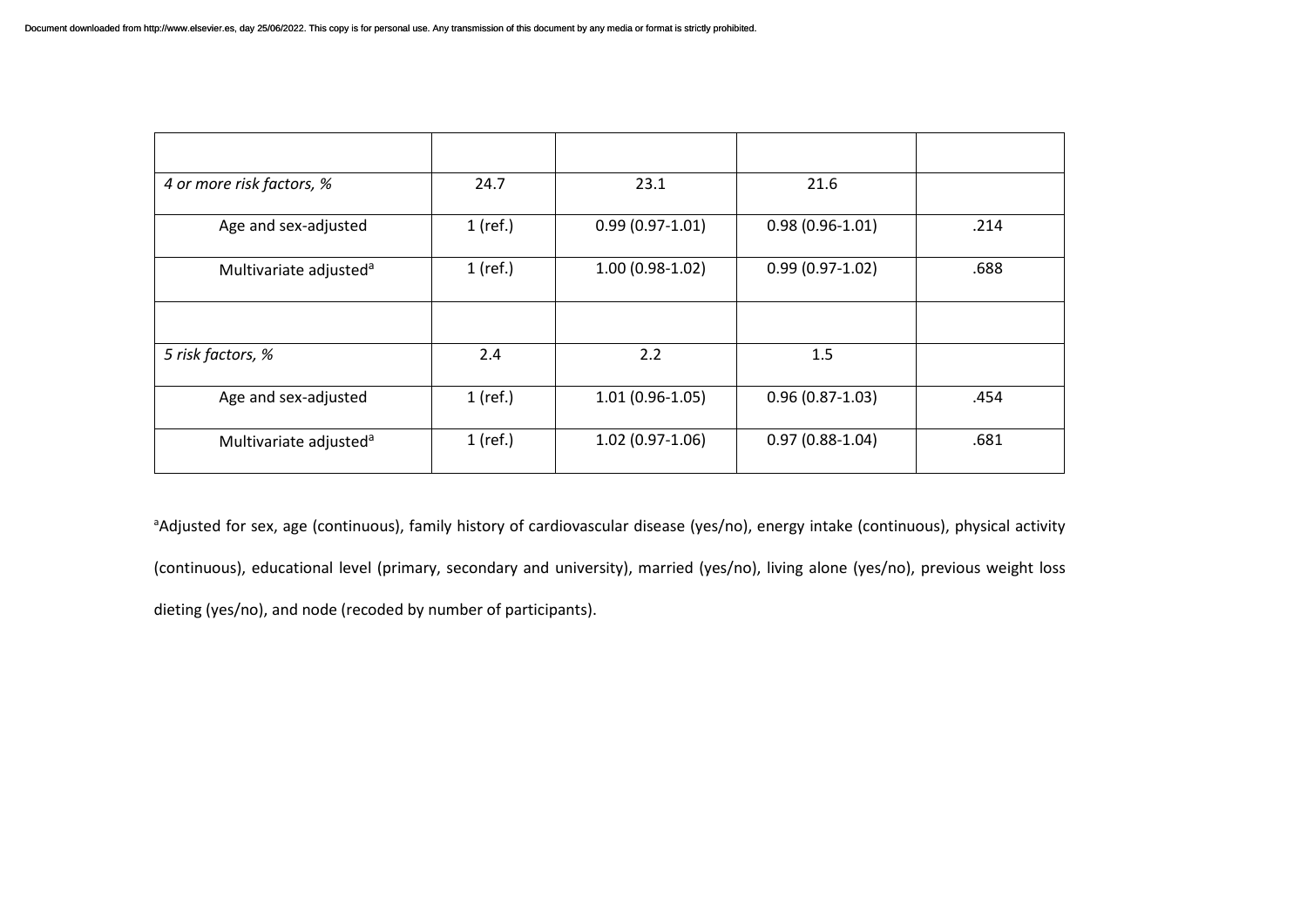# **Table 2**

Prevalence Ratios for Clustered Cardiovascular Risk Factors (Hypertension, Obesity, and Dyslipidemia) According to Tertiles of Adherence to

the Energy-restricted Mediterranean Diet Score.

| Number of risk factors             | Adherence to the energy-restricted Mediterranean diet |                     |                     |             |
|------------------------------------|-------------------------------------------------------|---------------------|---------------------|-------------|
|                                    | Low $(≤ 7)$                                           | Medium (8-10)       | High (11-17)        | P for trend |
|                                    | $n = 2494$                                            | $n = 2789$          | $n = 1591$          |             |
| 2 or more risk factors, %          | 94.7                                                  | 93.0                | 92.6                |             |
| Age and sex-adjusted               | $1$ (ref.)                                            | $0.98(0.96-1.00)$   | $0.98(0.95 - 0.99)$ | .431        |
| Multivariate adjusted <sup>a</sup> | $1$ (ref.)                                            | $0.98(0.96 - 0.99)$ | $0.98(0.95 - 0.99)$ | .472        |
|                                    |                                                       |                     |                     |             |
| 3 risk factors, %                  | 59.5                                                  | 56.3                | 54.5                |             |
| Age and sex-adjusted               | $1$ (ref.)                                            | $0.94(0.89 - 0.98)$ | $0.90(0.85 - 0.96)$ | .015        |
| Multivariate adjusted <sup>a</sup> | $1$ (ref.)                                            | $0.94(0.89-0.99)$   | $0.92(0.87 - 0.98)$ | .076        |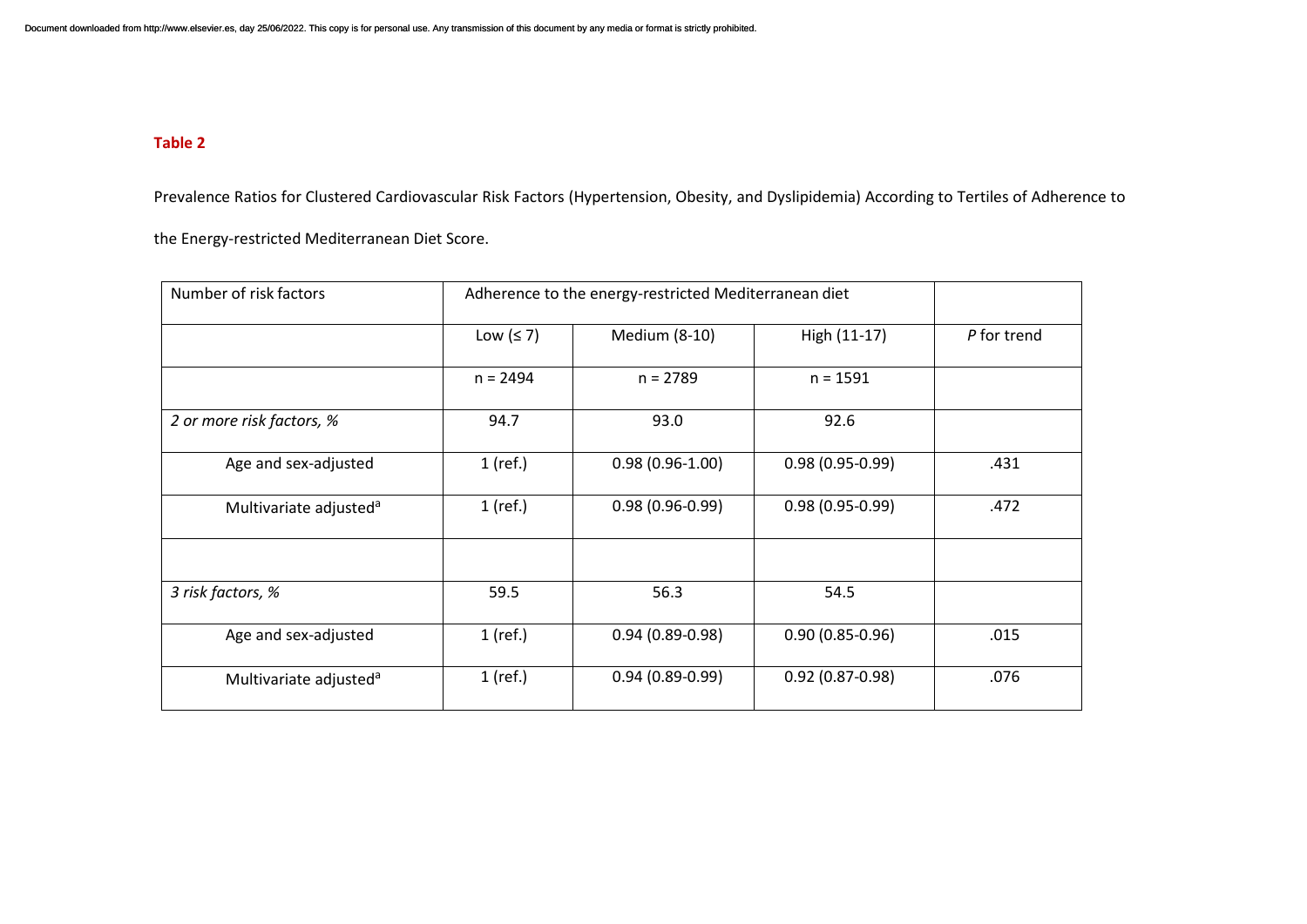<sup>a</sup>Adjusted for sex, age (continuous), smoking (never smoked, current, former), family history of cardiovascular disease (yes/no), energy intake (continuous), physical activity (continuous), educational level (primary, secondary and university), married (yes/no), living alone (yes/no), previous weight loss dieting (yes/no), diabetes status, and node (recoded by number of participants).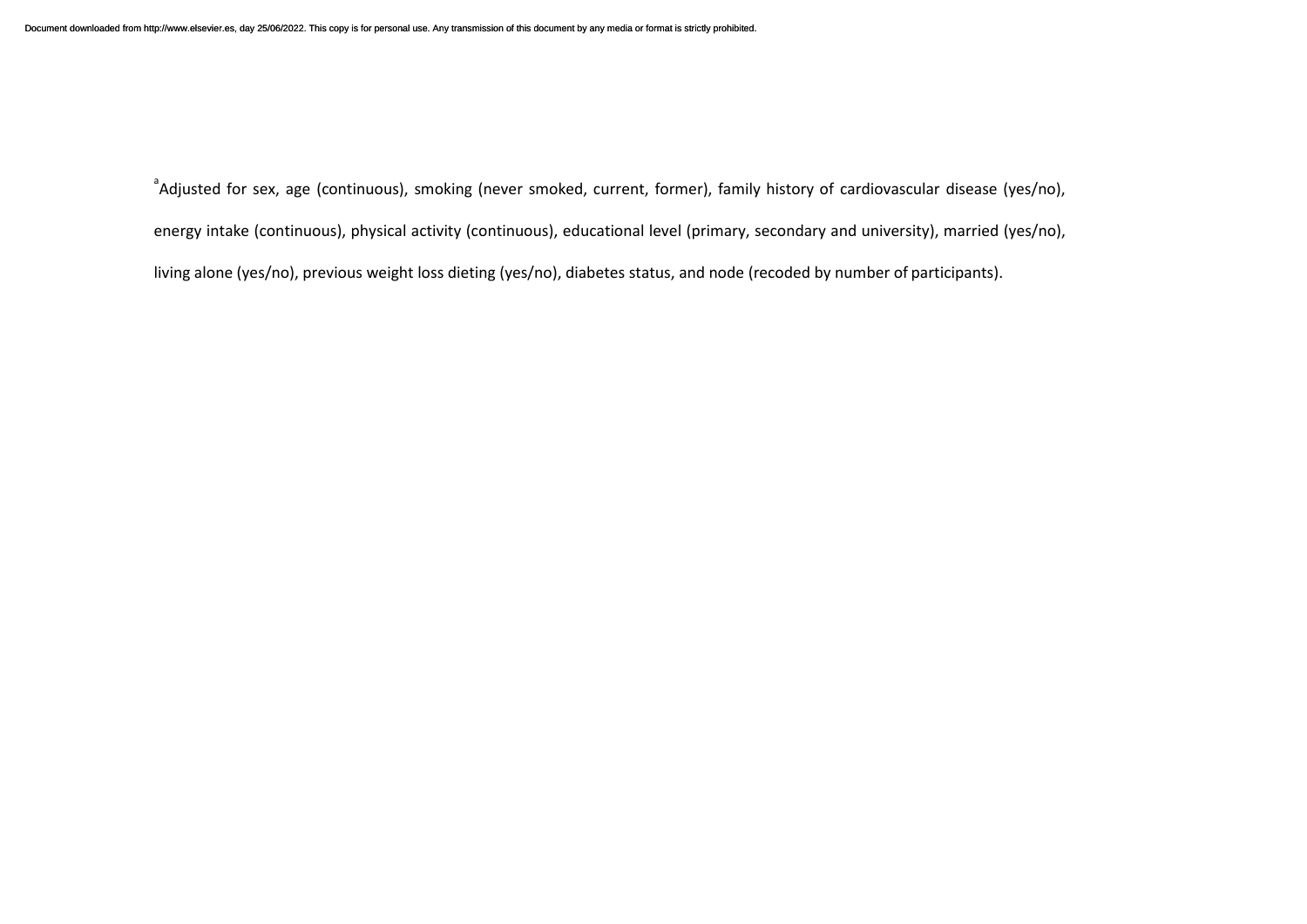### **Table 3**

Prevalence Ratios for Clustered Cardiovascular Risk Factors (Hypertension, Obesity, Dyslipidemia, and Tobacco Smoking) According to Tertiles

of Adherence to the Energy-restricted Mediterranean Diet Score

| Number of risk factors             | Adherence to the energy-restricted Mediterranean diet |                     |                     |             |
|------------------------------------|-------------------------------------------------------|---------------------|---------------------|-------------|
|                                    | Low $(≤ 7)$                                           | Medium (8-10)       | High (11-17)        | P for trend |
|                                    | $n = 2494$                                            | $n = 2789$          | $n = 1591$          |             |
| 2 or more risk factors, %          | 95.7                                                  | 94.0                | 93.5                |             |
| Age and sex-adjusted               | $1$ (ref.)                                            | $0.95(0.90-0.99)$   | $0.93(0.87 - 0.98)$ | .452        |
| Multivariate adjusted <sup>a</sup> | $1$ (ref.)                                            | $0.94(0.89 - 0.98)$ | $0.93(0.87 - 0.98)$ | .500        |
|                                    |                                                       |                     |                     |             |
| 3 or more risk factors, %          | 65.3                                                  | 61.0                | 58.7                |             |
| Age and sex-adjusted               | $1$ (ref.)                                            | $0.97(0.95 - 0.99)$ | $0.96(0.94 - 0.98)$ | .007        |
| Multivariate adjusted <sup>a</sup> | $1$ (ref.)                                            | $0.98(0.96-0.99)$   | $0.97(0.94-0.99)$   | .043        |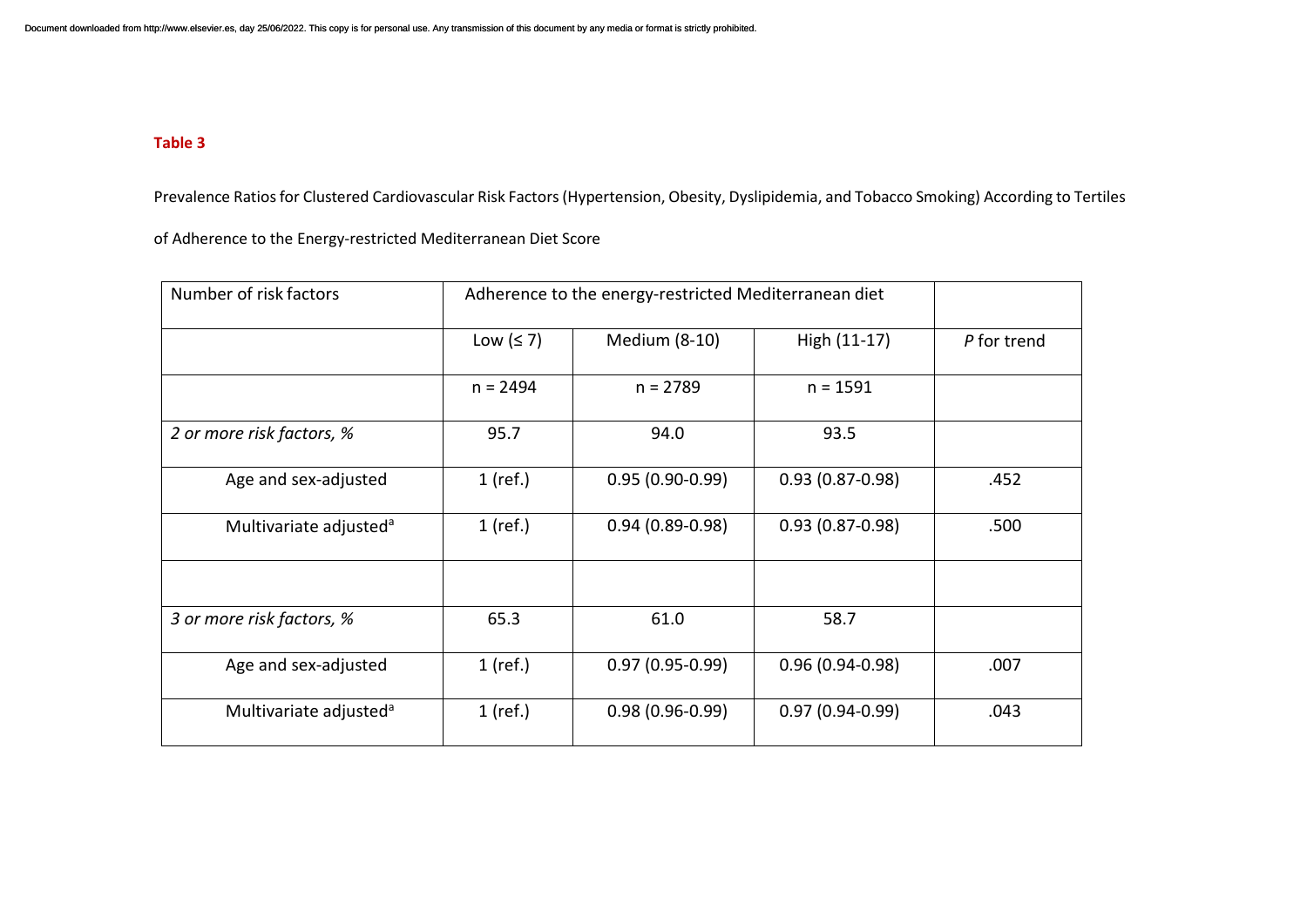| 4 risk factors, %                  | 8.8        | 5.5               | 4.7                 |        |
|------------------------------------|------------|-------------------|---------------------|--------|
| Age and sex-adjusted               | $1$ (ref.) | $0.94(0.90-0.97)$ | $0.92(0.86 - 0.97)$ | < .001 |
| Multivariate adjusted <sup>a</sup> | $1$ (ref.) | $0.94(0.90-0.98)$ | $0.93(0.87 - 0.98)$ | .001   |

<sup>a</sup>Adjusted for sex, age (continuous), family history of cardiovascular disease (yes/no), energy intake (continuous), physical activity (continuous), educational level (primary, secondary and university), married (yes/no), living alone (yes/no), previous weight loss dieting (yes/no), diabetes status, and node (recoded by number of participants).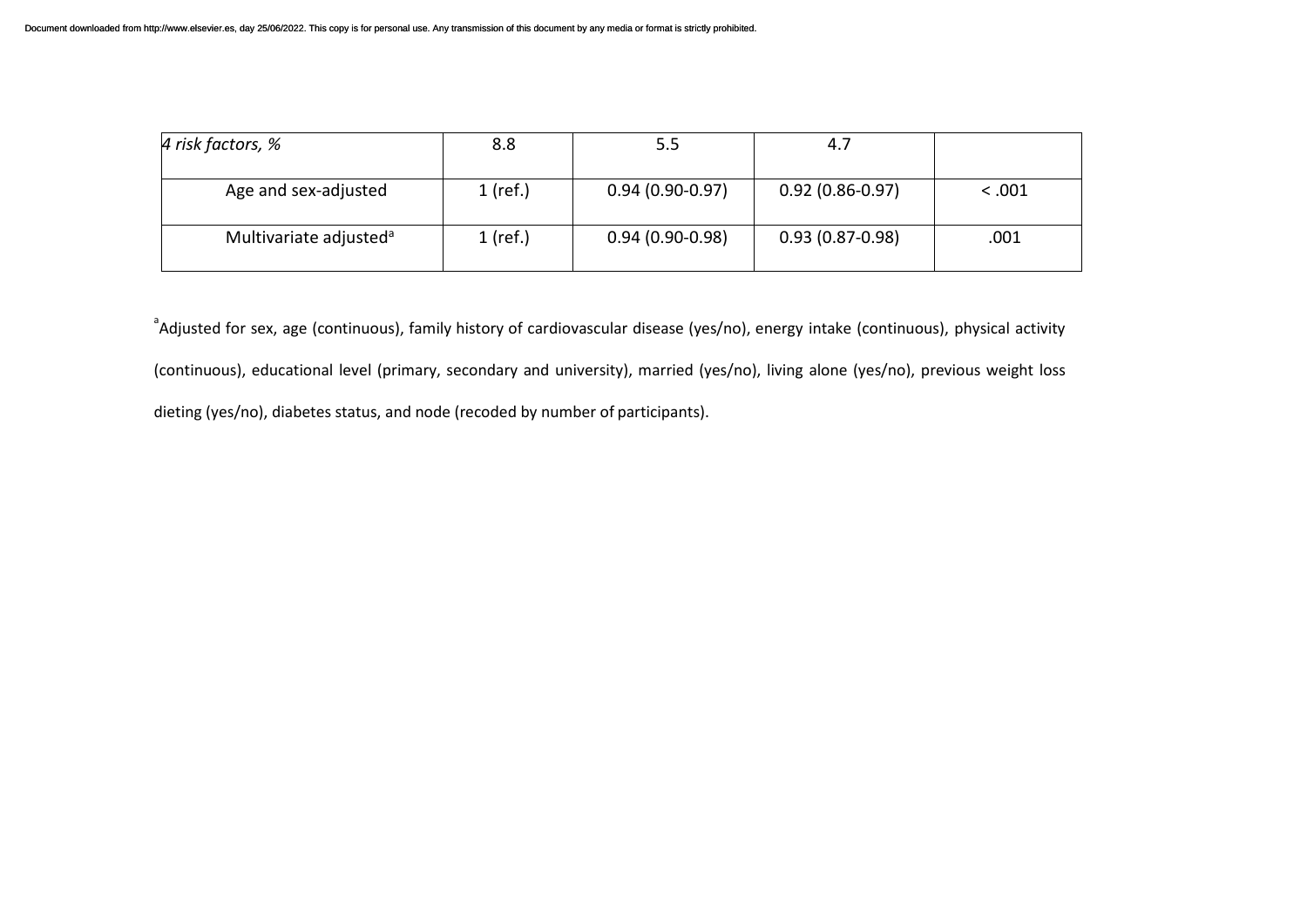## **Figure 1**

Mean number of cardiovascular risk factors (hypertension, obesity, dyslipidemia, and diabetes) according to tertiles of adherence to the energy-restricted Mediterranean diet.

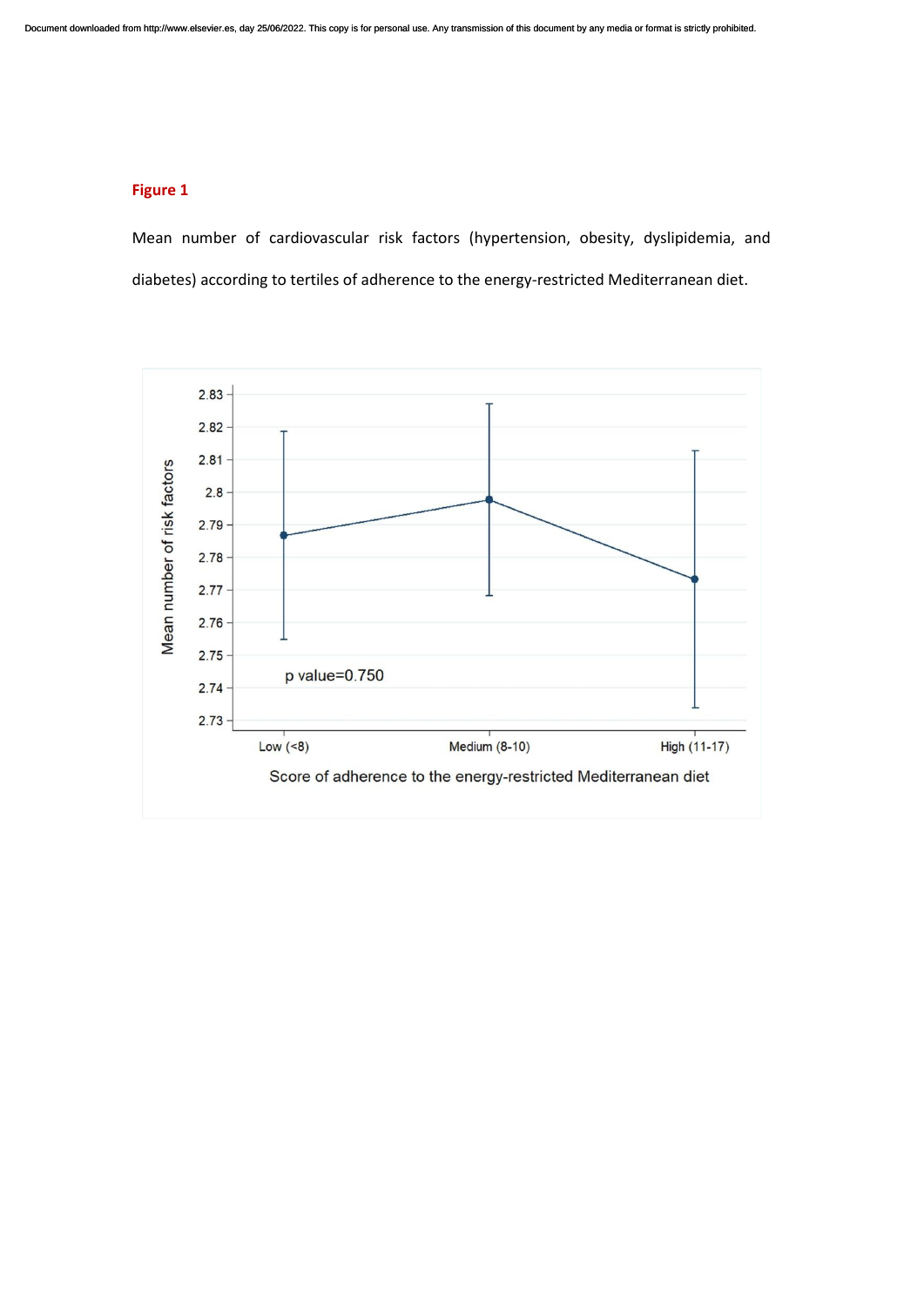## **Figure 2**

Prevalence ratio of a waist-to-height ratio higher than 0.7 across quartiles of adherence to the energy-restricted Mediterranean diet score.